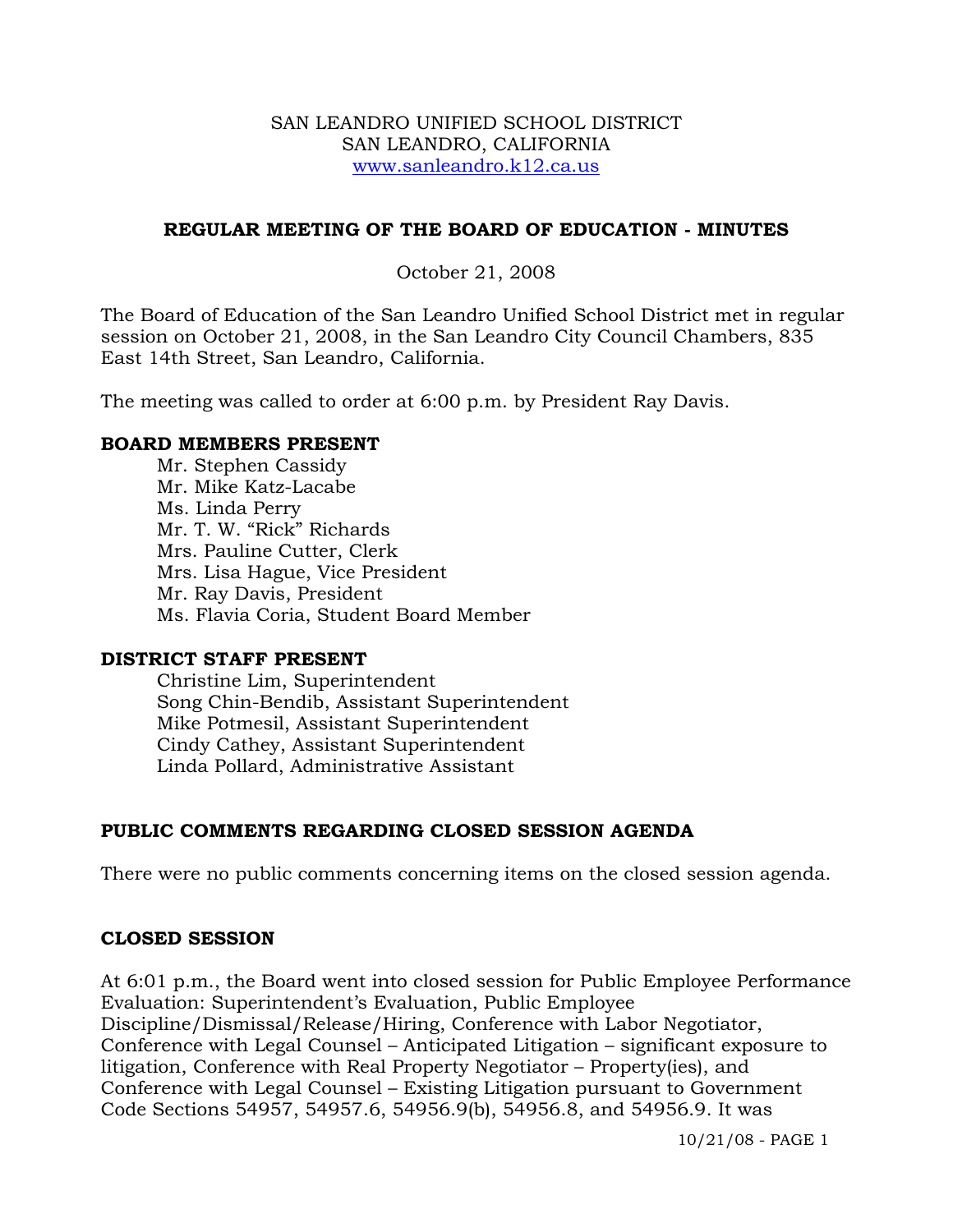determined that there was no need for Student Expulsions in closed session. The closed session was adjourned at 6:59 p.m.

The Board returned to open session at 7:05 p.m. with the Pledge of Allegiance to the Flag. President Davis said the Board had been in closed session where no action was taken.

President Davis announced that Consent Items 3.5-C, California GEAR-UP Grant Application for Bancroft and John Muir Middle Schools, and 3.6-C, Memorandum of Understanding between Dyanna Christie, GEAR-UP External Evaluator and Independent Contracts; CitySpan Technologies; and the San Leandro Unified School District would be moved up on the agenda and follow the GEAR-UP presentation.

## **APPROVAL OF AGENDA**

On a motion made by Mr. Richards and seconded by Mrs. Hague, the Board approved the agenda for the regular meeting of October 21, 2008, as amended, by a 7-0 vote.

**REPORTS** Recreation & Parks Commission Report: Juan Manuel Martinez, San Leandro Unified School District Representative provided a DVD report highlighting Washington Manor Park, the largest San Leandro park, and offers a new aquatic center with a variety of water features and a community room, tennis courts, barbecue pits, basketball courts, playground apparatuses, two softball areas and an open grassy field.

> He noted that a few of the neighbors have painted the backside of their fence, which borders the park, making the fence on the park side inconsistent. He would like the Commission to speak to the neighbors to see if the they would consider painting the back-side the same which would create uniformity.

He also stated that the Commission had agreed to bring the issue of "no alcohol" at public parks to the City Council for discussion.

### **PRESENTATIONS**

\* Jaliza Eagles, Coordinator of the Gaining Early Awareness and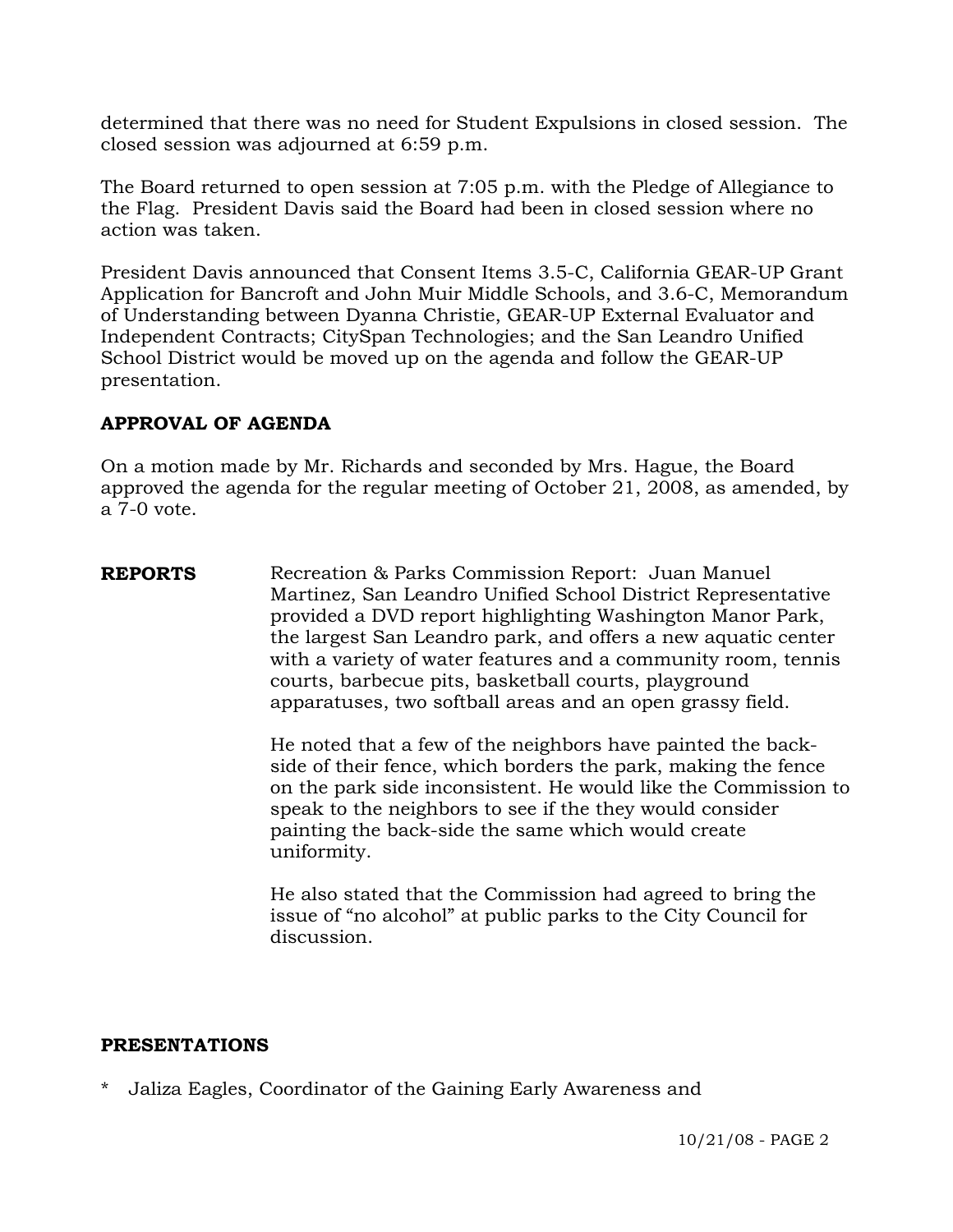Readiness for Undergraduate Program (GEAR-UP) presented information related to the GEAR-UP grant that the District received from the United States Department of Education. The grant is aimed at increasing the number of low-income students who are prepared to enter and succeed in postsecondary education. The six-year grant the District is receiving is for 2008-2014, and will provide approximately \$500,000 annually for the duration. Based on a cohort model, the grant funding will follow this year's seventh grade students through high school graduation. Services provided under the grant include professional development, parent workshops on a-g requirements and financial aid, college fairs and tours, tutoring, GEAR-UP and AVID classes, and other offerings to boost college readiness and acceptance. GEAR-UP partners include Chabot Community College, Girls, Inc., Alameda County Office of Education, the UC Berkeley Early Academic Outreach Program, Creekside Community Church and St. Leander's Church, as well as the Advanced Via Individual Determination (AVID) Program.

As part of the grant, the District is required to contract with an external program evaluator. Ms. Eagles introduced Dyanna Christie, an independent contractor, and CitySpan Technologies who will collect all required data elements to evaluate student cohort progress, monitor contract implementation, and ensure other data related grant assurances are completed.

 The Board and Student Board member Coria asked for further clarification with regards to GEAR-UP qualification requirements, recruiting students if spaces become available, approximately how many students are in the pool, funding, and program sustainability.

## **CONSENT**

- 3.5-C California GEAR UP Grant Application for Bancroft and John Muir Middle Schools
- 3.6-C Memorandum of Understanding between Dyanna Christie, GEAR UP External Evaluator and Independent Contractor; CitySpan Technologies; and the San Leandro Unified School District

On a motion made by Mr. Katz and seconded by Mrs. Hague the Board approved consent items 3.5-C California GEAR UP Grant Application for Bancroft and John Muir Middle Schools, and 3.6-C Memorandum of Understanding between Dyanna Christie, GEAR UP External Evaluator and Independent Contractor; CitySpan Technologies; and the San Leandro Unified School District by a 7-0 vote.

\* Cindy Cathey, Assistant Superintendent of Educational Services and Jan Nuño, Principal at Garfield Elementary School, which is on a yearround schedule, presented some of the challenges that are faced due to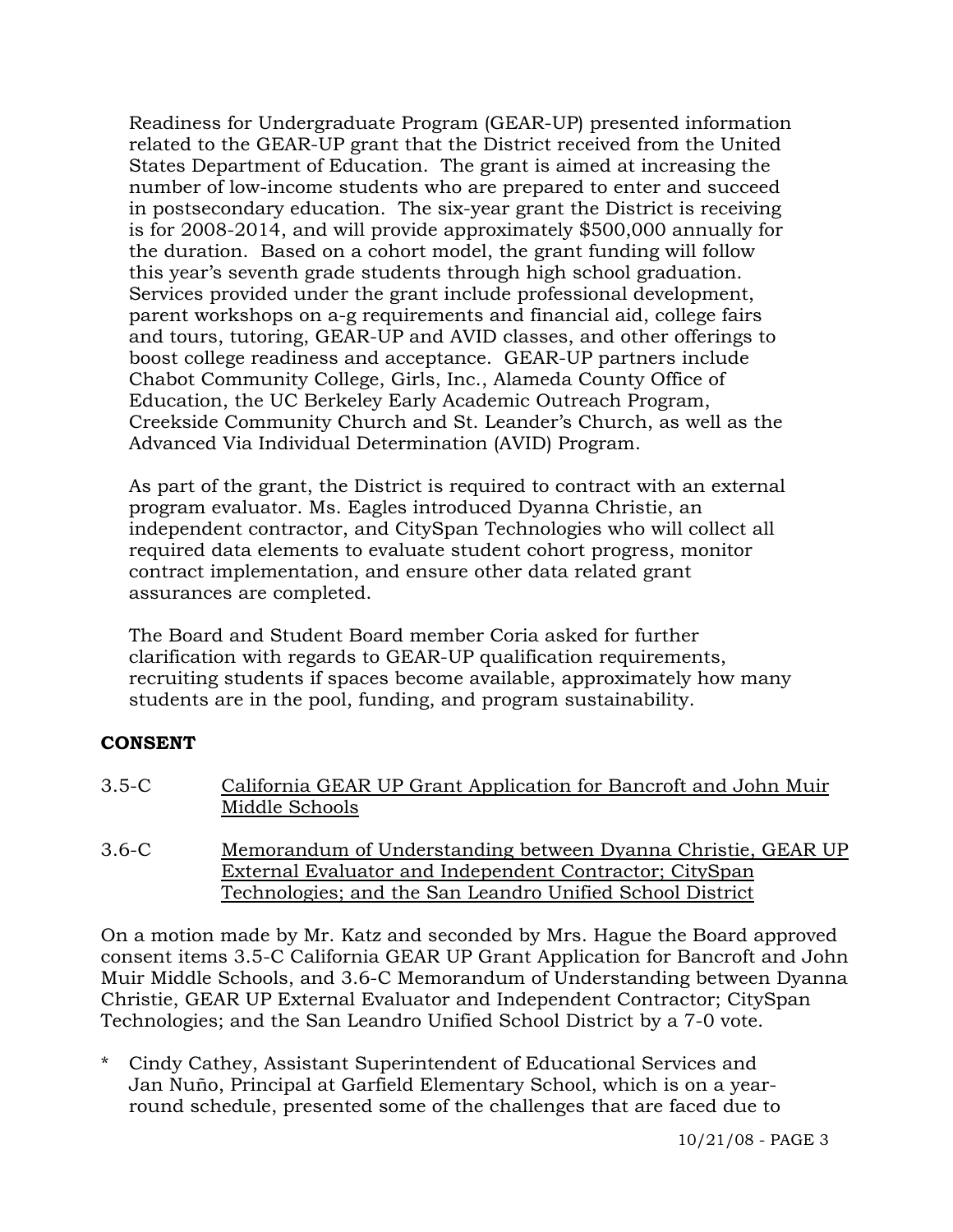the dual traditional and year-round schedules the District' schools operate under, including the impact on the STAR testing of students at Garfield, enrollment and transferring of students, compressed schedules for ordering textbooks and other materials, and preparations for opening of school, as well as fiscal considerations for running two schedules. Educational Services staff will meet with the Garfield subcommittee to discuss modified scheduling options to best meet student learning needs, and will also be reviewing staff schedules to more effectively balance the additional support services required from running dual schedules. A follow-up presentation is scheduled for the November 18, 2008, Board meeting.

# **PUBLIC TESTIMONY ON NON-AGENDA ITEMS**

• Dennis Neal, President of the San Leandro Crusaders Youth Football, addressed the Board regarding his concern that, based on a complaint made by the principal at Arroyo High School to the HAAL, Crusader players would now be charged \$2 to attend football games at Burrell Field, noting that due to long-time partnership between the Crusaders and San Leandro High School, players (ages ranging from 7-14) have been given free season tickets to Pirates' games. He felt that this change was unfair and asked that the Board consider his concern. President Davis said that the Superintendent would check into it.

## **REPORTS**

- 1) Correspondence Clerk Cutter reported receipt of the following emails from October 2, 2008, through October 15, 2008: From Derek Jung regarding materials in school newsletters; from Dan Martin regarding Pay to Learn program in New York.
- 2) Student Board Member Report Flavia Coria, Student Board member reported that for the most part Spirit Week was successful and included games, music, and class competitions; however, Friday's activities were marred by a minor accident that occurred regarding the car show, and unruly behavior at the rally that followed at the school site, resulting in Principal Furtado sending students back to class.

Ms. Coria also reported that

- Class rings will be on sale this week
- ASB is sponsoring a "Canned Food Drive" from November 1-21, during 3rd period. The class that collects the most cans will receive a pizza party
- October 23 UC application workshop
- October 29 California State Universities application workshop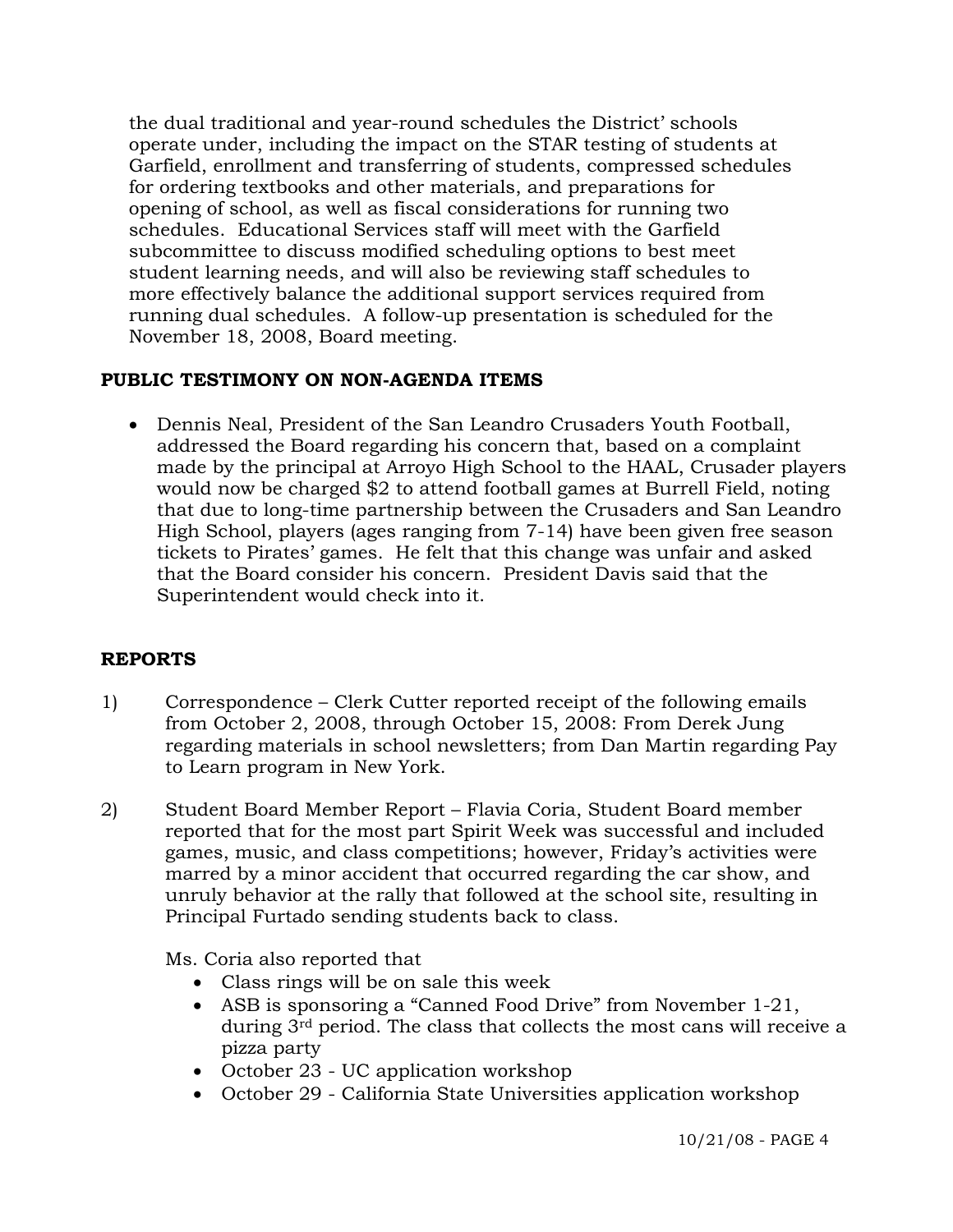- October 31 Halloween Contest on the Quad
- 3) Superintendent's Report Superintendent Lim announced that October 23 would be the groundbreaking ceremony for the District Parking Lot at San Leandro High School at 12 noon.

The District received a 15-day notice from the Office of Public School Construction regarding the Overcrowding Relief Grant for San Leandro High School that the District submitted. Staff and Harris and Associates are working on addressing the eight areas identified and are confident that the responses will be submitted on time.

Ms. Lim said that Principals Mary Ann Valles and Amy Furtado have been attending a Stanford University summer institute, "Stanford Principal Fellows Program". On Friday, October 24, the Superintendent will be joining other district superintendents for the day.

After a meeting with Alice Lai-Bitker and the County Health Department, it has been determined that both pools can be remain opened if the District purchases a pump, which has been ordered, adding that Alice Lai-Bitker and she will be conducting a tour of the pools at 10 a.m. on October 30. Ms. Lim stated that the District is asking for a four-year delay to obtain funding and design the required renovations or reconstruction.

The Budget Advisory Committee will meet on October 30 at 4 p.m. at the District Office.

The Superintendent's Parent Leaders Council 2008-2009 Kick-Off is scheduled for Thursday, Nov. 13 at 6 p.m. at the District Office.

Following the Superintendent's report, Mr. Cassidy commented that the length of the pool extension should be discussed at the Board level.

- 4. Board Committee Reports
	- City/District Liaison Mr. Davis reported that the committee met on October 16 where they heard a presentation on the Castro Valley Sports Foundation and development of the stadium at Castro Valley High School. The committee continued discussions regarding Redevelopment Agency Financial Assistance for 9th Grade campus upgrades and gymnasium, noting that the City indicated that they could initially allocate \$622,000 and would be returning to the Council

10/21/08 - PAGE 5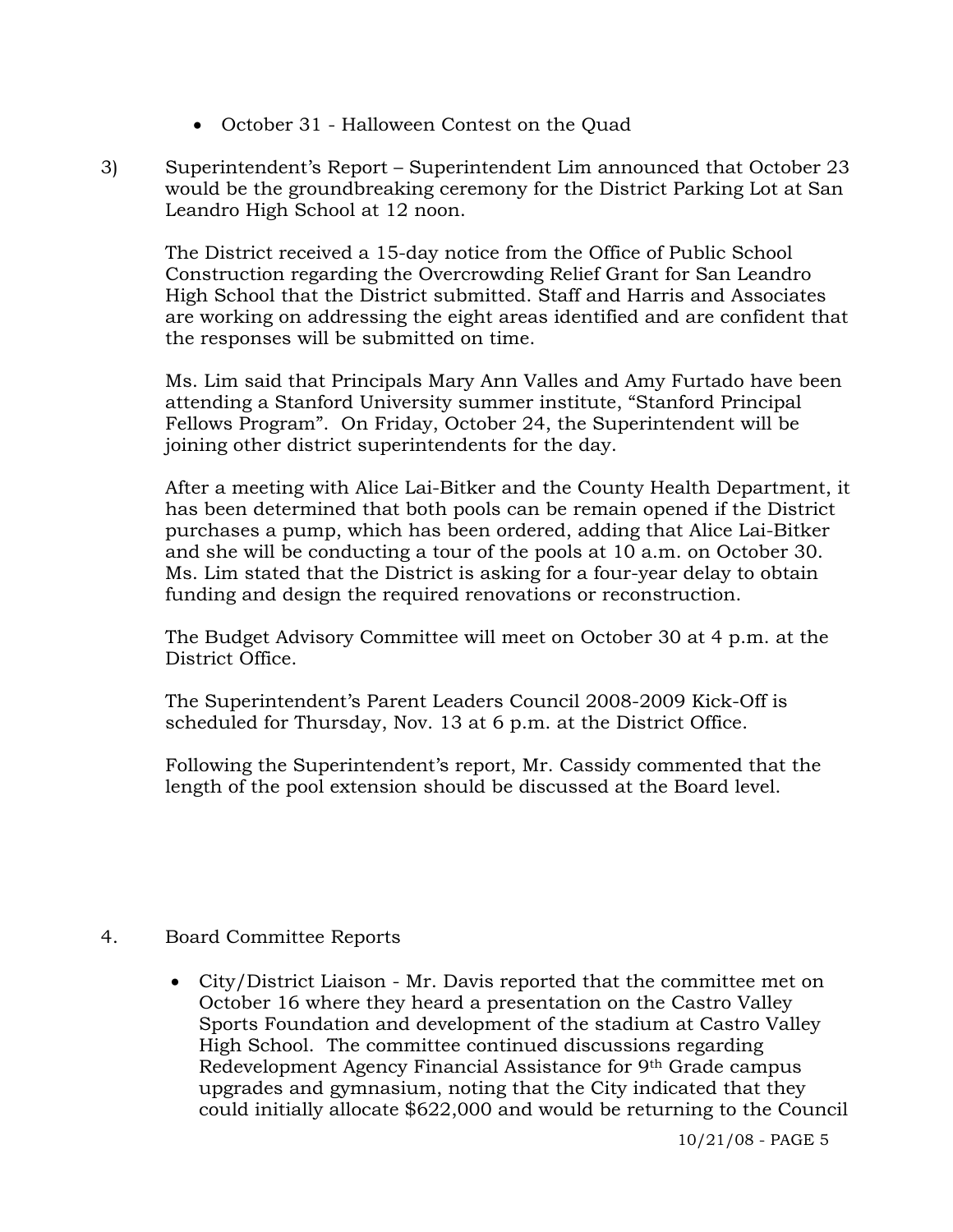for approval with a plan to discuss drawing out the remaining \$1.6 million over a period of several years (still to be determined).

In addition, the San Leandro High School pool, the At-Risk Youth Program, Shape-Up San Leandro, and proposed revisions to the San Leandro Municipal Code (SLMC) related to nomination of school district representative to the Recreation and Parks Commission were discussed. The revisions to the SLMC were being brought to the Board for consideration tonight.

• Facilities/Technology – Mrs. Cutter stated that notes from the October 9 committee meeting had been distributed to the Board. She reported that the committee reviewed contract specifications to replace District Office carpet, the storm drain easement at the District Parking Lot at San Leandro High school, and Seismic Safety. She noted that the November 4 Board meeting was rescheduled to November 6. The committee agreed to meet on November 6 prior to that meeting.

 There was a brief discussion amongst the Board members regarding the previous seismic evaluation that was completed for Measure A, and whether or not the committee should consider looking at the cost to update the seismic safety evaluation of the District. Mr. Cassidy asked to receive a copy of the seismic report that was completed for Measure A.

 The Board also discussed the suggestion of having the Facilities and Technology meeting notes included in the agenda packet.

## **CONSENT ITEMS**

Ms. Perry requested that Consent Item 4.6-C, Resolution #08-48 to designate a Chief Business Official to serve on the Alameda County Treasury Oversight Committee be pulled, and Mr. Cassidy requested that 4.5-C, Contract Services with Littler Mendelson, P.C. (Labor Relations) for the 2008-2009 School Year be pulled from the Consent Calendar. General Services

1.1-C Approval of Minutes – September 16, 2008

Human Resources

- 2.1-C Acceptance of Personnel Report
- 2.2-C Resolution #08-49, Teachers Teaching Out of Subject Area (Education Code 44258.2)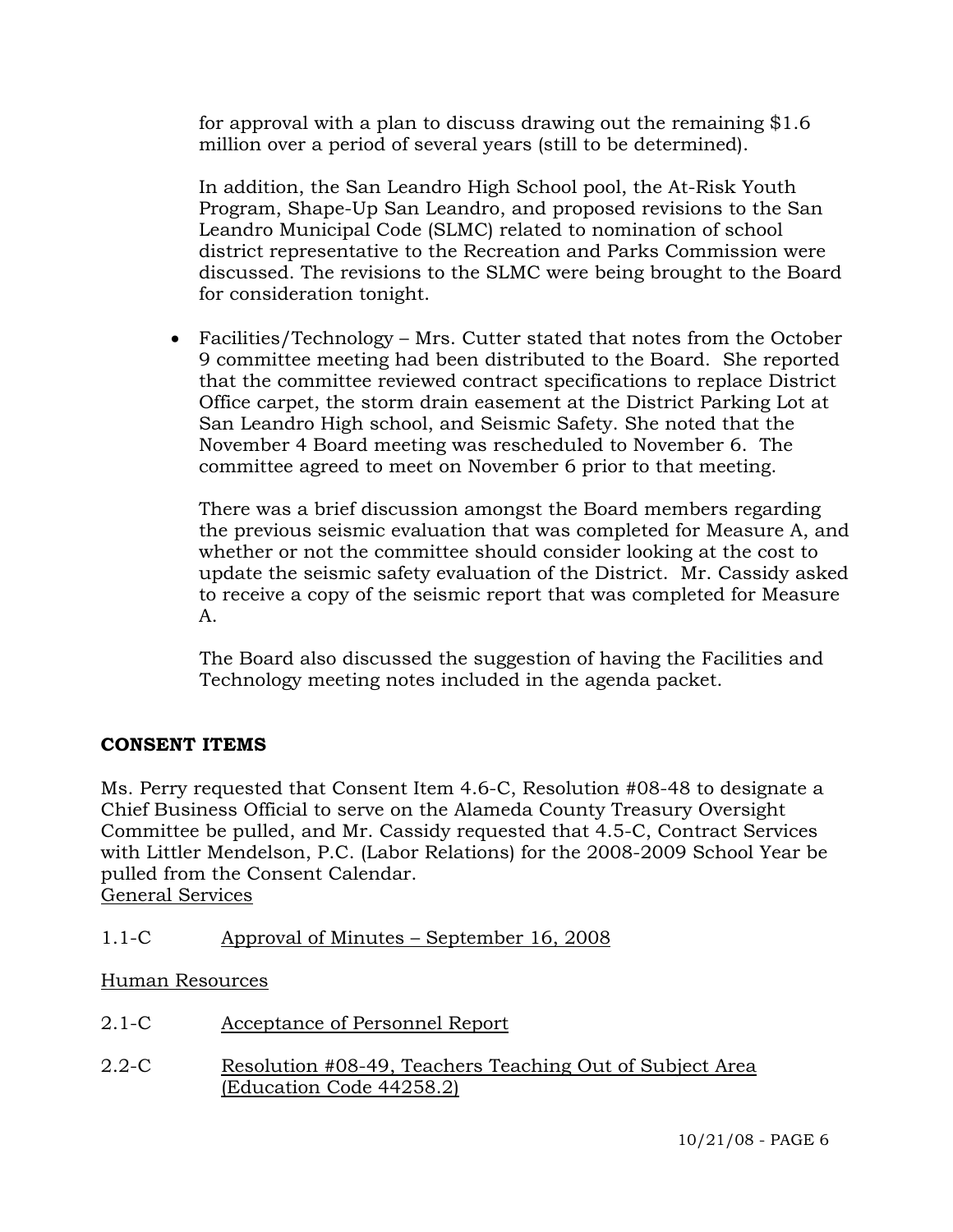2.3-C Resolution #08-50, Teachers Teaching Out of Subject Area (Education Code 44256(b))

Educational Services

- 3.1-C Non-Public School Contracts
- 3.2-C Recommendation from Administrative Panel for Expulsion of Student E03-08/09
- 3.3-C Contract between Barry Chersky and the San Leandro Unified School District for Safe Schools Support Team Consultation
- 3.4-C Memorandum of Understanding between California State University, East Bay and San Leandro Unified School District for Counseling Intern Services

## Business Operations

- 4.1-C Ratification of October 2008 Payroll
- 4.2-C Approval of Bill Warrants
- 4.3-C Intra-Budget Transfers for July an August 2008
- 4.4-C Resolution #08-47 to Declare Certain Equipment Surplus and/or Obsolete
- 4.7-C District Office, Carpet Project, Bid Package #MO8-01

On a motion made by Mr. Richards and seconded by Ms. Perry, the Board approved the remaining consent items by a 7-0 vote.

# Business Operations

4.5-C Contract Services with Littler Mendelson, P.C. (Labor Relations) for the 2008-2009 School Year

> As a point of clarification, Mr. Cassidy asked that the following information be part of the public record, stating that approximately \$200,000 of the \$800,000 spent for legal fees was spent by Littler Mendelson with approximately \$100,000 going for negotiations, and the other \$100,000 for other matters, including the appeal to the California Supreme Court.

> On a motion made by Mr. Cassidy and seconded by Mrs. Cutter, the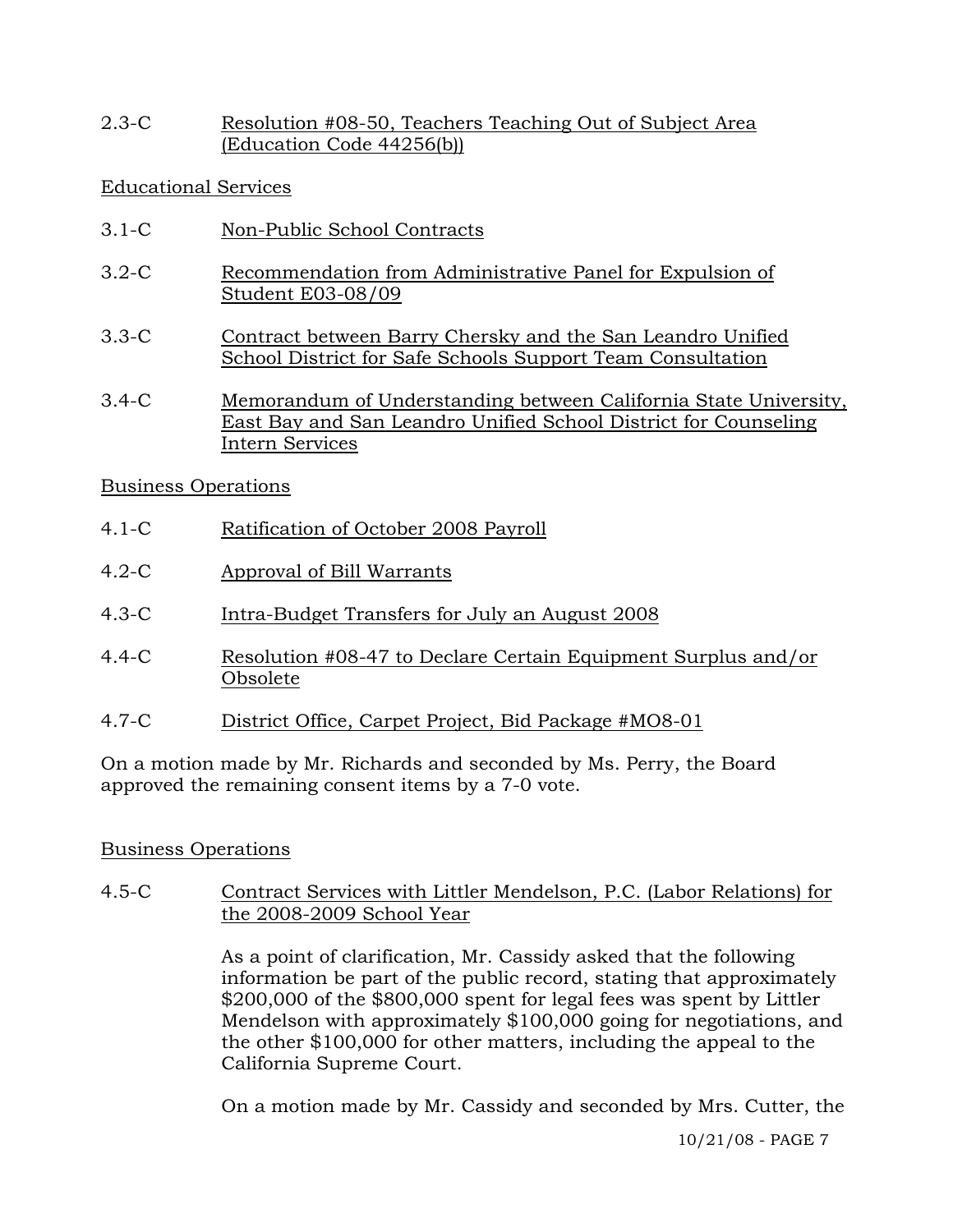Board approved the contract services with Little Mendelson, P.C. (Labor Relations) for the 2008-2009 school year by a 7-0 vote.

4.6-C Resolution #08-48 Designate a Chief Business Official to Serve on the Alameda County Treasury Oversight Committee

> Ms. Perry questioned the appointment/selection process outlined in the Resolution, noting that in the past, the County would forward a nomination to the school districts, who in turn would authorize that person to serve on the committee, referring to Government Code Section 27132, *"…that one member be "a representative selected by a majority of the presiding officers of the legislative bodies of the special districts in the county that are required or authorized to deposit funds in the county treasury,* including school districts*."*

It was explained that, new this year, to ensure continuity and consistent high quality representation on the committee, it was the opinion that the representative should, in all cases, be the Chief Business Official (CBO) of an Alameda County school district (however that position is designated by the employing school district), and by designating their representative in this manner, County school district governing boards will ensure a high level of representation. This Resolution allows the San Leandro Board of Education to authorize the District to designate its CBO to serve on this committee should our designee be selected by the school districts within the county.

On a motion made by Mr. Cassidy and seconded by Mr. Richards, the Board adopted Resolution #08-48 Designate a Chief Business Official to Serve on the Alameda County Treasury Oversight Committee by a 6-1 vote. Ms. Perry voting no.

## **DISCUSSION ITEM**

### General Services

1.1-D Proposed Revisions to the San Leandro Municipal Code (SLMC) Sections 1-3-1105, 1-3-1110 related to Nomination of School District Representative to the Recreation and Parks Commission

> On a motion made by Ms. Perry and seconded by Mrs. Cutter, it was the consensus of the Board to accept the proposed revisions, *"One member of the Commission appointed at large shall reside within the boundaries of the San Leandro Unified School District. The governing board of the San Leandro Unified School District shall submit the name of a nominee for appointment by the City Council"*, to the San Leandro Municipal Code (SLMC) Sections 1-3-1105, 1-3-1110 related to

> > 10/21/08 - PAGE 8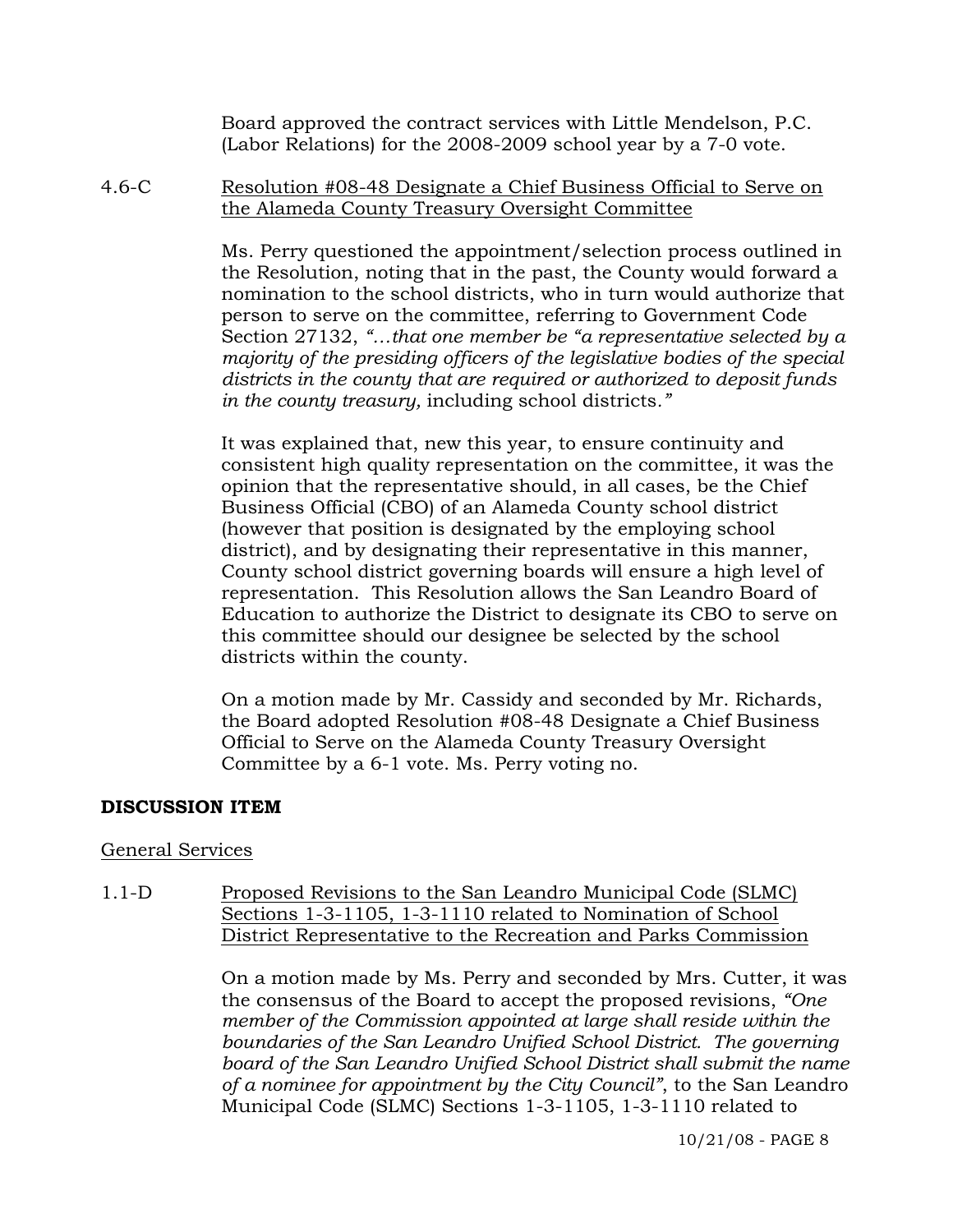Nomination of School District Representative to the Recreation and Parks Commission by a 7-0 vote.

## **INFORMATION ITEMS**

## Educational Service

## 3.1-I Williams Quarterly Report

The Board received for information and reviewed the Williams Uniform Complaints (including Valenzuela Settlement requirements) Quarterly Report for the period July through September 2008.

## Business, Operations and Facilities

## 4.1-I Miscellaneous Receipts

Miscellaneous receipts in the amount of \$9,516,348.58 have been deposited in the Treasury of Alameda County.

## **ADDITIONAL SUGGESTIONS AND COMMENTS FROM BOARD MEMBERS**

- Mrs. Hague announced that San Leandro High School's fall play, *Metamorphoses*, will be performed for four nights only, November 5-8, in the San Leandro High School pool!
- Mrs. Cutter asked for and received consensus to add Board reorganization on the December 8 Special Board meeting agenda. For clarification, upcoming meeting dates were reviewed:
	- October 27, Special Board Meeting, 6 p.m., DO
	- November 4 Board meeting cancelled
	- November 6, Facilities/Technology Committee Meeting, 4:30-6 p.m., DO
	- November 6, Special Board meeting, 6 p.m., Closed Session following the meeting, DO
- Ms. Perry echoed Student Board member Coria's concerns regarding Friday's activities during Spirit Week at the high school and appreciated hearing a student's perspective. She felt the various events were not handled properly and left the campus soon after the festivities began.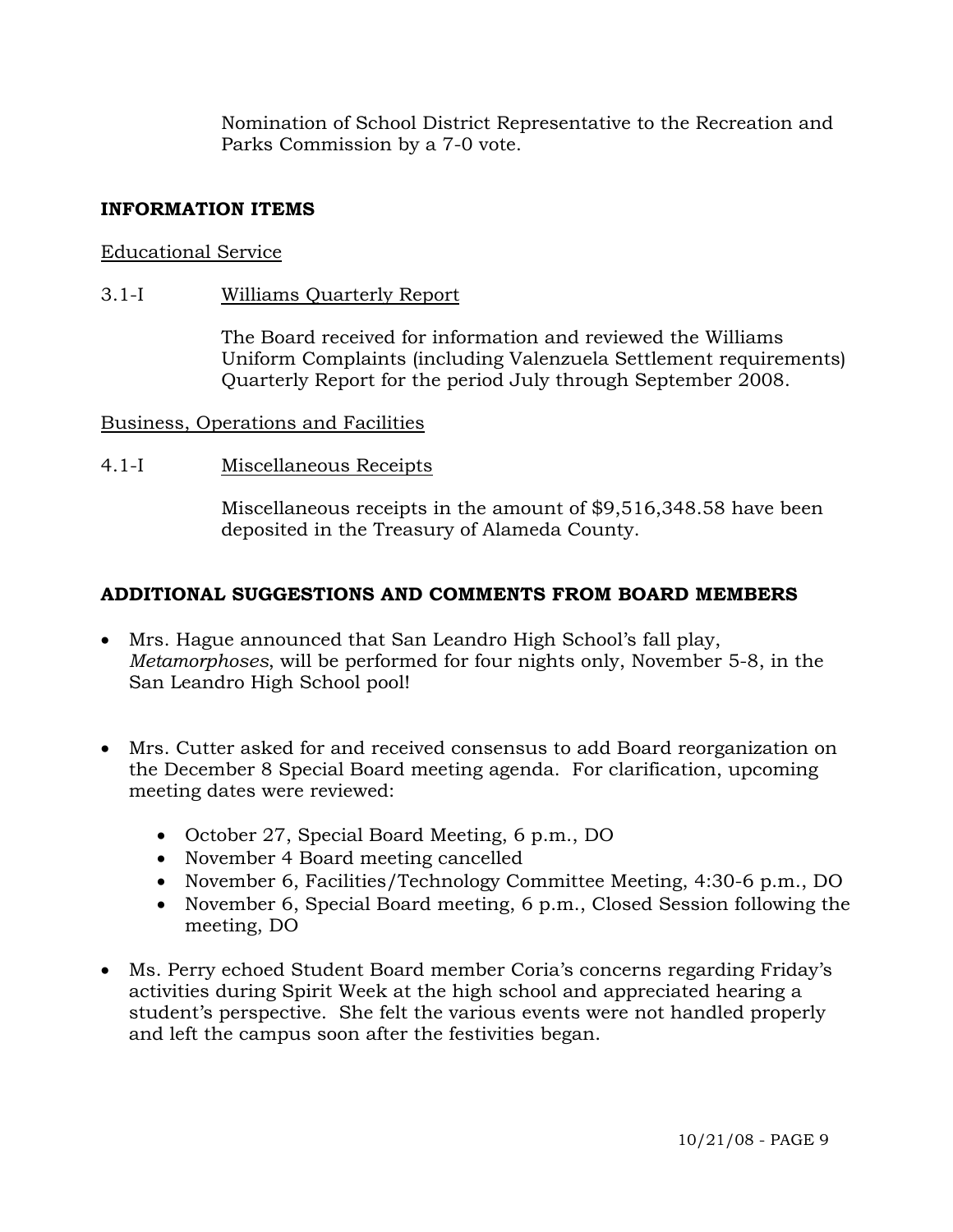Ms. Perry also reported that she relayed some comments made by City Councilmembers at their Council meeting to the Superintendent regarding the Redevelopment Funds for the 9th Grade Campus.

• Mr. Cassidy hoped that RDA funds would be discussed at the City's Finance Committee meeting in November.

He reported that the dedication plaque for Jefferson had still not been mounted.

He would like an update from the Superintendent regarding the earthquake safety drills, and if the District is meeting the state requirements.

He asked for an explanation for the following expenses that were reported and brought forward for this Board meeting:

- 1. A reimbursement to the Superintendent for airfare
- 2. \$15,000 to CSBA for Board policies on-line
- 3. A charge to the Newport Beach Marriott Hotel
- Mr. Davis stressed the need for the District to continue to remind the City of their commitment of RDA funds.